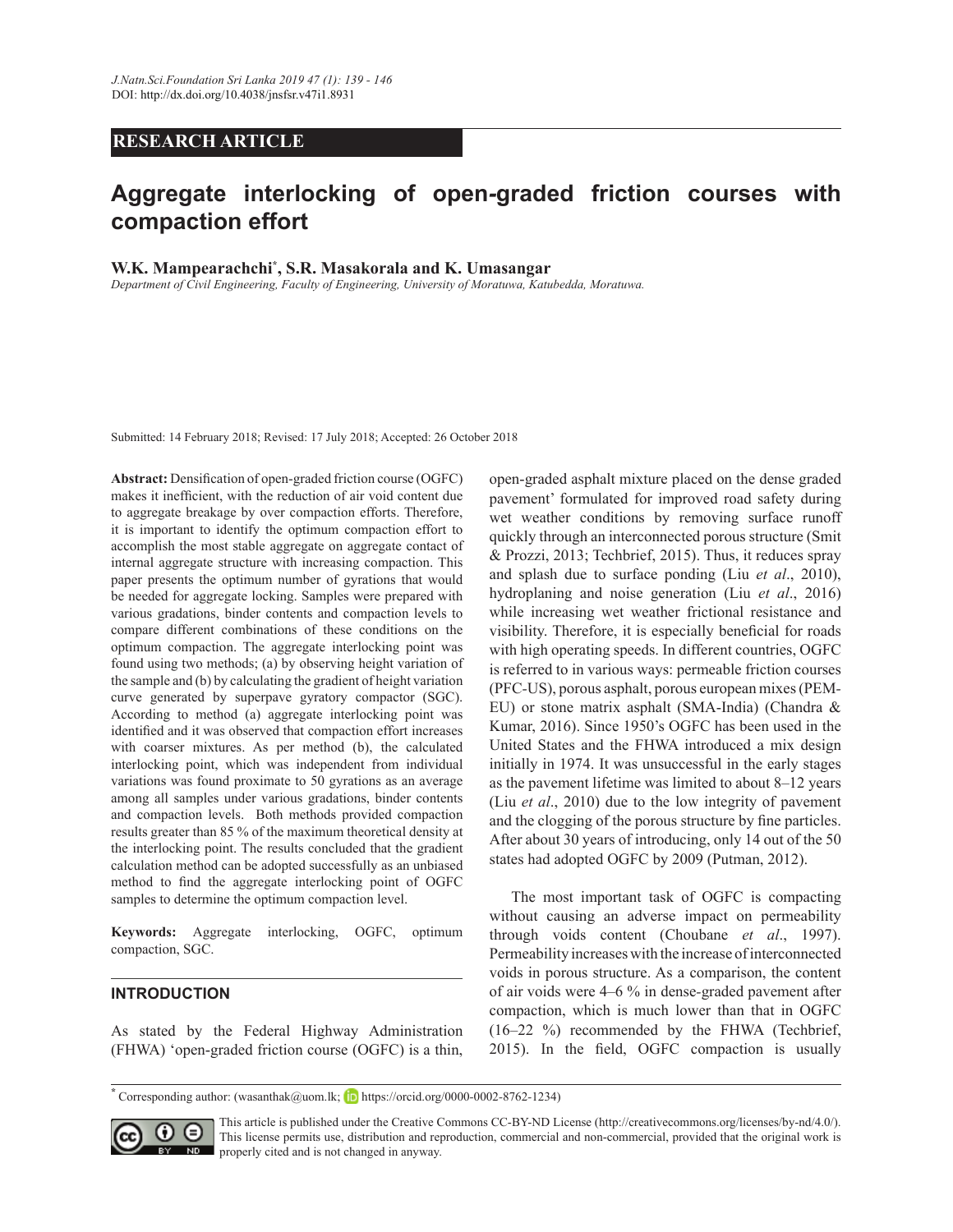performed using static wheeled rollers and tandem rollers of 8–10 tons (Techbrief, 2015). Maintaining the content of air voids during construction directly depends upon the compaction effort, method, gradation, binder content, aggregate properties, and nominal maximum aggregate size of the mixture. To perform field compaction under laboratory conditions, mainly, the Marshall method and the Superpave method are successfully used (Kandhal  $\&$ Mallick, 1999). However, superpave gyratory compactor (SGC) is considered as a better simulation of specimens very close to the field compacted sample properties. One possible reason is, its simultaneous impacts of vertical compression and rotation about vertical axis, while the Marshall hammer provides only a vertical impact. In addition, primary SGC operating parameters such as internal angle, rotation of gyrations, applied pressure and number of gyrations may also affect the resultant compaction (Techbrief, 2010).

 The main purpose of OGFC compaction is to satisfy the required air content with a stable internal aggregate structure that would be determined by the aggregate interlocking point. Consequently, efficient drainage and resistance to structural deformation ultimately causes the long-lasting serviceability of the pavement (Cindy, 2007). This paper discusses the variation of minimum compaction energy required (number of gyrations) to reach this optimum compaction.

Aggregate interlocking has been identified as an important characteristic in OGFC due to its inherent porous structure (Vavrik, 2000; Birgisson et al., 2006). Varvik (2000) proposed a method to optimise aggregate interlocking by combining different coarse and fine aggregate gradations by volume. The results were based on mix design properties following a complex and lengthy procedure. In the same study, locking point of SGC-compacted samples were defined at the point, which began to indicate resistance to compaction on the generated density curve. Accordingly, Virvik (2000) concluded that the gradation has an effect on interlocking point. When the design unit weight increases by increasing the coarse aggregate percentage, the number of gyrations to achieve the interlocking point increases. This behaviour is due to the demanding of a higher unit weight by increasing coarser aggregates, which are difficult to rotate and displace rather than fine particles.

In 2015, the Varvik method was developed by Birgisson *et al*. (2006) to identify the interlocking point of SGC-compacted samples using the rate of gradient of the generated compaction curve. Using regression analysis, they presented the interlocking point by the

gradient of log compaction curve. It was identified at two similar gradients preceded by two consecutive gyrations with similar gradients on the compaction curve. The locking point was found for limestone and granite samples as 46 and 56 gyrations, respectively. The gradation after compaction indicated further reduction of aggregate sizes due to the breakdown of limestone, which occurred at relatively low compaction. Therefore, the investigation proposed 50 gyrations of optimum compaction for OGFC.

Similarly, many studies and specifications have recommended 50 gyrations equivalent to achieve optimum compaction (Kandhal & Mallick, 1999; Vavrik, 2000; Watson et al., 2002; Alvarez et al., 2007; NCAT, 2000). Kandhal and Mallick (1999) compared SGCcompacted samples of different gyration levels with field samples. It was found that about 50 gyrations simulate the field compaction with  $18\%$  air voids content. In a similar study, Watson et al. (2002) suggested 50 gyrations among three gyration levels. 30, 45 and 60 gyrations of SGC and 25 and 50 Marshall blows were used in the study due to; (1) equal bulk specific gravity ( $G<sub>mb</sub>$ ) between 50 Marshall blows and 50 gyrations, (2) low aggregate breakdown in 25 Marshall blows when compared to  $60$  gyrations; (3) satisfying aggregate*-*on*-*aggregate contact criteria (based on coarse aggregate content  $> 4.75$  mm); and (4) low aggregate loss in Canterbro test. Another research by the Texas Transportation Institute reproduced HMA samples with the required air voids content with 12*–* gyrations initially (N<sub>initial</sub>), to achieve aggregate-onaggregate contact condition with at least 70  $\%$  of total compaction. However, air void content and permeability reduction during 15 and 50 gyrations were not much significant and gave approximately 30  $\%$  and 10  $\%$ , respectively (Alvarez *et al* 

 Changing the internal aggregate structure was described by Sefidmazgi (2011) relevant to aggregate gradation, binder properties, compaction method, mixture temperature and compaction effort, using digital imaging. Gradation graphs of different asphalt samples analysed using Weibull distribution gave the maximum interlocking for the dense*-*graded mixture with higher coarse content (46  $\%$  passing 4.75 mm) and gap-graded sample without 4.75 mm size aggregate (Weibull distribution was a function of fine percentage and grade, which could be gap-graded or dense*-*graded).

According to literature, achieving stability of the asphalt mixture with specified properties such as the air void content and resistance to deformation is difficult to accomplish in the field without predetermined conditions.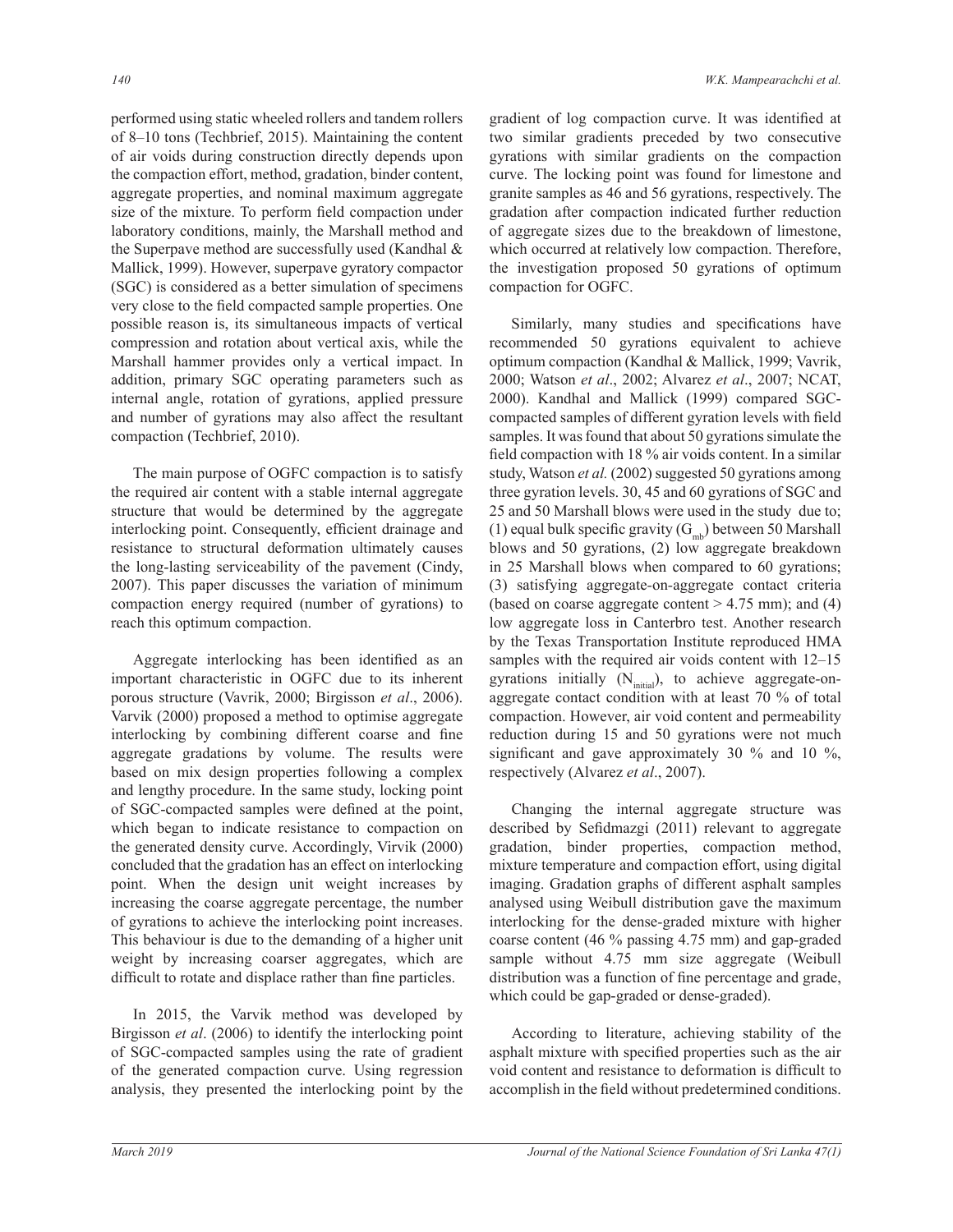However, many studies have been conducted on aggregate packing based on various concepts by varying aggregate types and coarse aggregate percentage (Vavrik, 2000; Watson et al., 2002; Sefidmazgi, 2011) for HMA. However, due to significant variations of OGFC gradations and volumetric properties, further investigations are needed to establish a strong procedure to evaluate optimum compaction through the interlocking concept.

The objective of this research was to find the minimum number of gyrations required for optimum compaction of OGFC with different gradations under laboratory conditions by SGC and regression analysis. The term optimum compaction is defined as the level of compaction before the starting of the aggregate interlocking without disturbing the internal stability of the aggregate structure.

#### **METHODOLOGY**

Test samples were prepared for SGC according to the American Association of State Highway and Transportation Officials (AASHTO) specification (WDOT, 2016) and HMA mixture designs following the superpave aggregate gradations and binder contents within the range recommended by FHWA (Techbrief, 2015) for OGFC as given in Table 1. The selected aggregate gradations were designed by Gunaratne and Pernia (2015) for the determination of the optimum binder content of OGFC samples. Coarse aggregate percentages were considered by the percentage of passing through 4.75 mm sieve (No. 4). Granite aggregate and  $60/70$ penetration grade bitumen were selected for the mixtures. Therefore, G1 of the selected gradations is coarser than G3. Binder content was taken as 5.3 % for S1-G1, S2-G2

**Table 1:** Aggregate gradation for samples

| Sieve size | <b>FHWA</b>         | % Passing      |                |                |
|------------|---------------------|----------------|----------------|----------------|
|            | $(12.5 \text{ mm})$ | G1             | G <sub>2</sub> | G <sub>3</sub> |
| 19         | 100                 | 100            | 100            | 100            |
| 12.5       | $85 - 100$          | 96             | 95             | 96             |
| 9.5        | $55 - 75$           | 71             | 74             | 70             |
| 4.75       | $15 - 25$           | 15             | 20             | 23             |
| 2.36       | $5 - 10$            | 8              | 8              | 10             |
| 1.18       |                     | 6              | 6              | 5              |
| 0.6        |                     | 5              | 4              | $\overline{4}$ |
| 0.3        |                     | $\overline{4}$ | 4              | 3              |
| 0.15       |                     | 3              | 4              | 3              |
| 0.075      | $2 - 4$             | 2.3            | 3.4            | 2.5            |
|            |                     |                |                |                |

FHWA: Federal Highway Administration

and S3-G3 and 5.5 % for one sample, S4-G3. Another three samples of the same gradation (S5-G2, S6-G2 and S7-G2) were prepared using 5.8 % binder content, which was the minimum recommended by FWHA for OGFC  $(9.5 \text{ mm})$  (Techbrief, 2015).

 Samples were compacted using SGC. Table 2 shows the data provided for Gyratory compactor software V 3.6.1. The SGC parameters (speed, internal angle and compaction stress) were not changed, while compacting for all the samples. Only the sample weight, binder content and number of gyrations were changed during sample preparation. The mold selected was 100 mm in diameter, except for S6-G2 (150 mm diameter). Maximum theoretical density  $(G<sub>mm</sub>)$  and bulk density  $(G<sub>mb</sub>)$  were estimated initially (Table 2) as a reference for future calculations.

During compaction, sample height was continuously measured using the displacement transducer by compactor. Afterwards, the software calculated the percentage change of  $G_{_{mm}}$  (%  $G_{_{mm}}$ ) for each gyration with respect to the provided  $G<sub>mm</sub>$ . Then the SGC generated the gyrations *versus* density curve and the gyrations *versus* height curve for the given mixtures (Gyratory compactor operating manual).

**Table 2:** Data for gyratory compactor software V 3.6.1 (for S2–G2)

| Specification           | <b>AASHTO T312-09</b> |  |  |
|-------------------------|-----------------------|--|--|
| Mold diameter (mm)      | 100                   |  |  |
| Mass of material $(g)$  | 2070                  |  |  |
| Mold spacer height (mm) | 0                     |  |  |
| No. of gyrations        | 50                    |  |  |
| Speed (Rev/min)         | 30                    |  |  |
| Internal angle (Deg.)   | 1.16                  |  |  |
| Compaction stress (KPa) | 600                   |  |  |
| G<br>mm                 | 1.302                 |  |  |
| G<br>m <sub>b</sub>     | 1.235                 |  |  |
| Binder percentage %     | 53                    |  |  |

### **RESULTS AND DISCUSSION**

When an asphalt mixture densifies, the aggregates tend to acquire internal stability through internal aggregate structure properties such as aggregate contact area and aggregate orientation. For instance, the number of particles that were contacted (contacted area) indicates the interconnectivity of the internal aggregate structure. which is important in load transferring. Further, aggregate orientation normal to pavement surface (loading surface)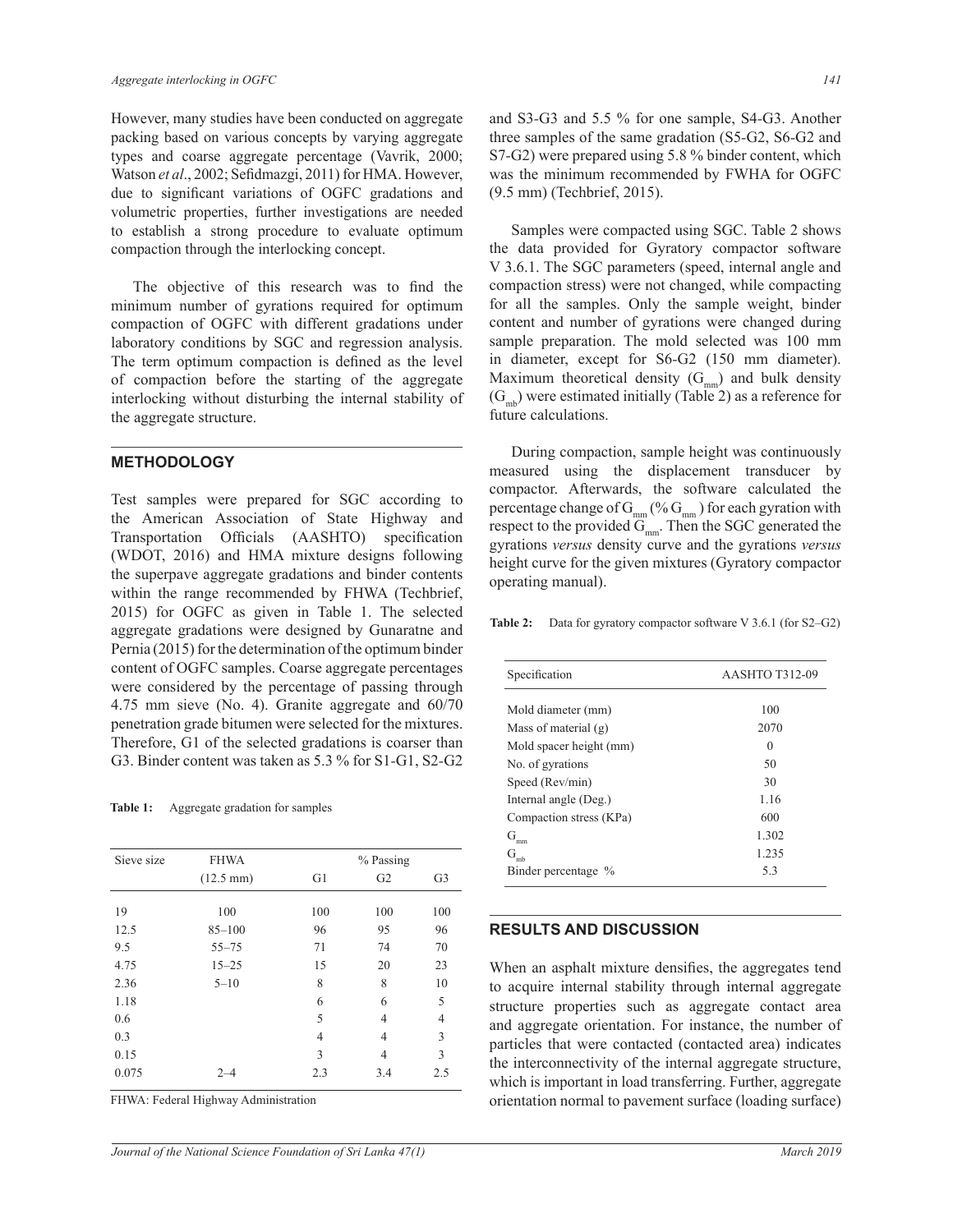reduces deformations due to traffic loading. Eventually, aggregate particles form a stable interconnected porous structure with a higher content of air voids (permeability). This state is known as aggregate interlocking with maximum aggregate*-*on*-*aggregate contact. Coarse aggregate content mainly involves the angularity and surface roughness for aggregate packing density (Vavrik, 2000; Mahboub, 2004). Hence, higher coarse content in OGFC would satisfy the permeability requirement.

However, for all the samples, the density rapidly increased at the initial stage and reduced after a certain number of gyrations due to internal resistance to compaction due to aggregate interlocking. When the aggregate structure begins to resist compaction, excess energy beyond the resistive point will be absorbed by the aggregate, which leads to cracking and breaking down of particles.

As crushing aggregates fill the interconnected air voids in OGFC mixtures, low permeability could be observed with excessive compaction according to the literature (Watson et al., 2002; Alvarez et al., 2007). Therefore, optimum compaction is considered to be achieved below the interlocking point.

 The software-generated height and density variation curves of the samples with respect to the number of gyrations indicated how the samples react when increasing the compaction effort. Height variation curves and compaction variation curves are shown in Figures 1 (a) and (b) for S1-G1, S2-G2 and S3-G3 samples. The figures illustrate that the sample height is inversely proportional to the compaction rate. Due to the high porous nature of OGFC, sample density increased rapidly in the beginning and then the rate of compaction decreased significantly beyond the initial stage of compacting. Finally, it changed slightly. This initial compaction  $(N_{initial})$  was not considered in the experiment.

Subsequently, a resistance to compaction was observed in several samples compacted beyond 40 gyrations. As shown in Figure 2, height variation at some locations was not observed significantly or completely with the compaction energy provided. Therefore, an assumption was made that the aggregate in the sample began to breakdown to facilitate further compaction. As a result of by over compaction, disturbances to aggregate-on-aggregate contact and clogging of porous aggregate skeleton occur beyond the point mentioned above. Most importantly this situation should be avoided during OGFC compaction in the field for better functionality.



**Figure 1(a):** Gyrations *vs* height



**Figure 1(b):** Gyrations *vs* compaction



Figure 2: Sample height variation with number of gyrations (for S2*-*G2)

To identify the aggregate interlocking point of the given samples the maximum density that could be achieved without aggregate breakdown should be known. The number of gyrations related to the above condition can be considered as the optimum compaction required for the OGFC sample without causing disturbances to the internal aggregate skeleton.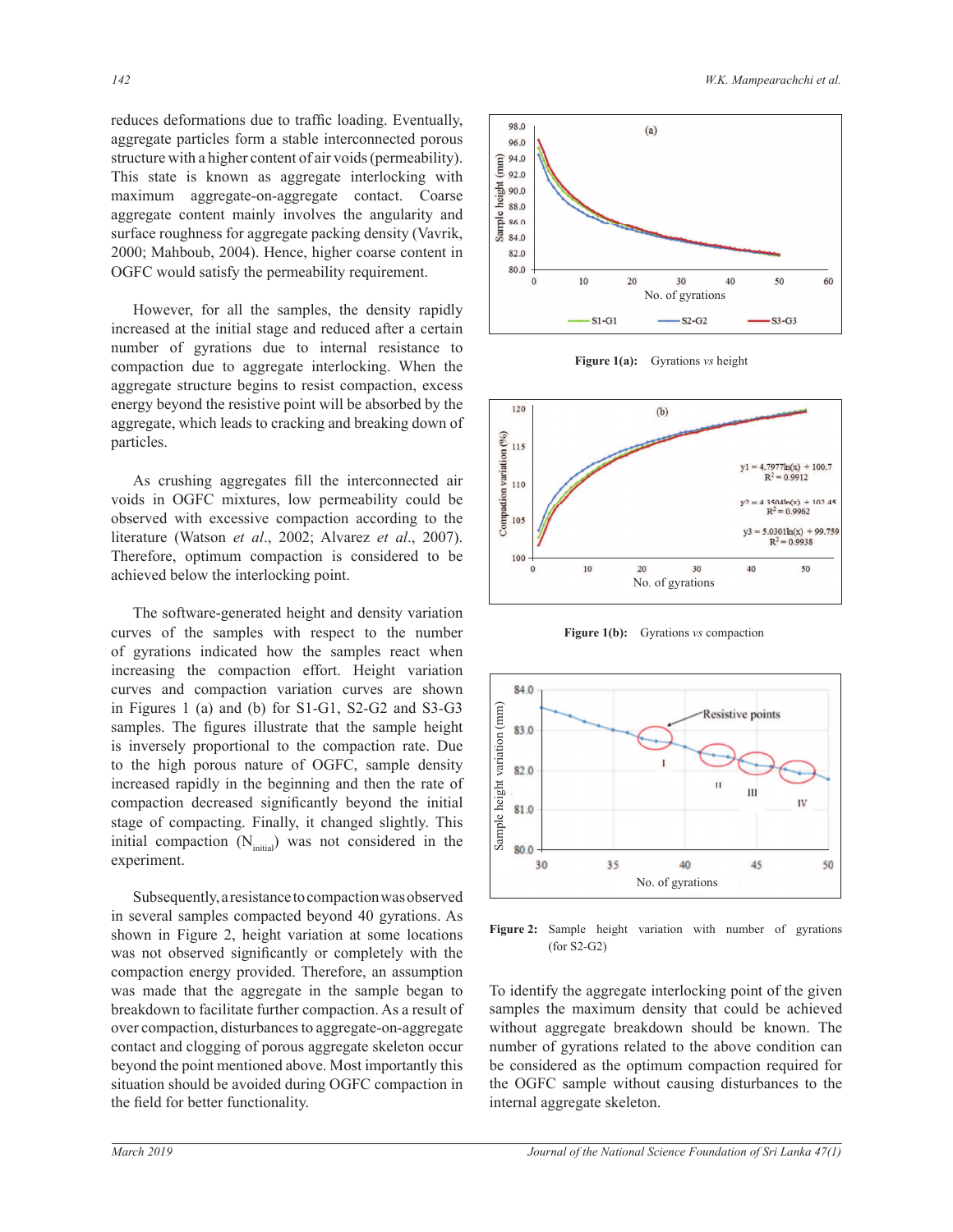From the height variation curve, the gyration before two successive similar heights was considered as the aggregate interlocking point, when the sample heights were rounded to one decimal place (Table 3). These similar consecutive heights indicate the resistivity of the aggregate to compact further with the provided impact. In addition, as this height variation is inversely proportional to the sample density, the identified resistive point can be considered as an interlocking point or maximum aggregate*-*on*-*aggregate contact for the particular sample.

| Table 3: | Interlocking point according to |
|----------|---------------------------------|
|          | sample height (for S2-G2)       |

| Gyrations | Sample height (mm) |
|-----------|--------------------|
| 33        | 83.2               |
| 34        | 83.1               |
| 35        | 83.0               |
| 36        | 82.9               |
| 37        | 82.8               |
| 38        | 82.7               |
| 39        | 82.7               |
| 40        | 82.6               |
|           |                    |

Table 4: Comparison of interlocking point with coarse content

| Sample ID | $%$ Passing<br>4.75mm | Total<br>gyrations | Method<br>(a) | Method<br>(b) |
|-----------|-----------------------|--------------------|---------------|---------------|
| $S1-G1$   | 15                    | 50                 | 45            | 44            |
| $S2-G2$   | 20                    | 50                 | 37            | 43            |
| $S3-G3$   | 23                    | 50                 | 34            | 44            |

Following this concept, aggregate interlocking points for S1-G1, S2-G2 and S3-G3 samples were identified as shown in Table 4 [indicated as method  $(a)$ ]. In graphical presentation of comparison of interlocking point with percentage passing 4.75 mm, it is clearly illustrated that the higher coarse aggregate content needed higher compaction effort to reach the aggregate interlocking point (Figure 3). As mentioned above, interlocking points for samples (S5-G2 and S6-G2) compacted with 40 gyrations were not observed due to the given compaction being insufficient to reach the stable aggregate*-*on*-*aggregate contact condition.

However, according to the SGC generated gyrations *versus* height graph, four points were identified with significant disturbance to densification of S2-G2 as



Figure 3: Comparison of interlocking point with percentage passing 4.75 mm

shown in Figure 2. Although points I, II and III show a significant resistance to compaction, point IV showed a totally unchanged compaction. Therefore, it was difficult to define an exact optimum point. In such situations, an analytical method based on the provided data by SGC is better to be implemented when identifying the interlocking point or the number of gyrations needed for optimum compaction.

 Height variation of the sample is a direct measurement given by the SGC, which is used to calculate other output parameters. Hence, a relationship between the number of gyrations *versus* sample height (equation 1) was improved as given below;

$$
y = -m \ln(x) + c \tag{01}
$$

log curve. Then, the rate of height for each gyration was determined by second order differential equation<br>(equation 2) derived from equation (1) for better was determined by second order differential equation where,  $y$  and  $x$  are sample height and the number of gyrations, respectively and  $m$  is the gradient of the illustration of the change of density.

$$
\frac{d^2y}{dx^2} = \frac{m}{x^2} \tag{02}
$$

Then, following the same procedure, number of gyrations for two consecutive similar gradients was considered as the aggregate interlocking point as shown in Table 5.

Accordingly, interlocking point for S1-G1, S2-G2 and S3*-*G3 was given at average 44 gyrations (Table 4). Therefore, the aggregate gradation effect was not observed with the following results unlike in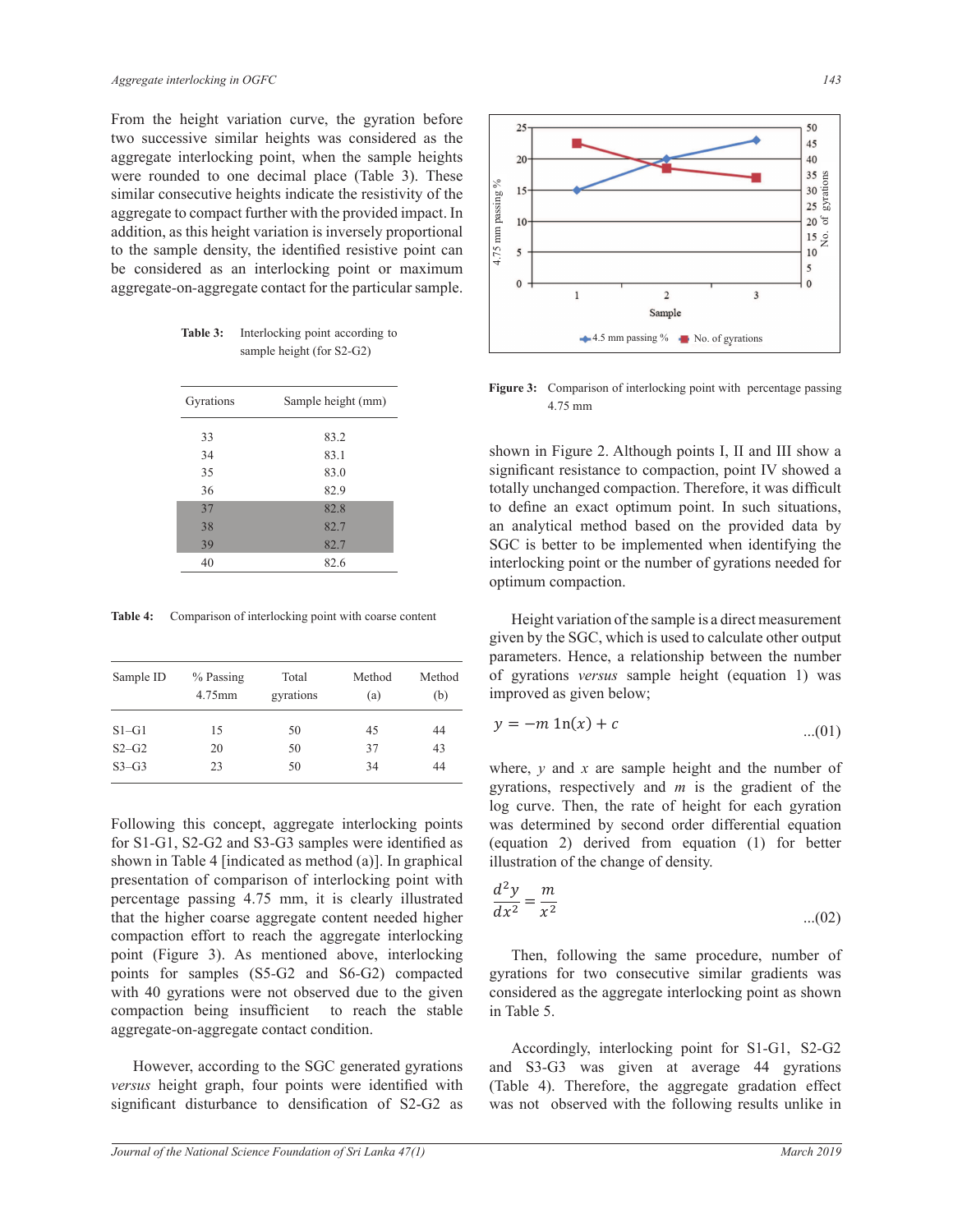previous occasions; the calculated gradients were only based on the gradient of logarithmic height curve (in equation 1) and number of gyrations. And it was due to the lesser sensitivity of the resultant graph to the individual variation of compaction. It illustrates the rate of compaction theoretically and gives equal values when an insignificant rate of gradient is on the curve. One of the major advantages of this method is the prediction of the interlocking point without achieving it when equation  $(1)$  is available. However, effect of the compaction level and binder content was compared further with methods (a) and (b).

**Table 5:** Interlocking point according to gradient calculation for sample (S2*-*G2)

| Gyrations | Variation of gradient |  |
|-----------|-----------------------|--|
| 39        | 0.0022                |  |
| 40        | 0.0021                |  |
| 41        | 0.0020                |  |
| 42        | 0.0019                |  |
| 43        | 0.0018                |  |
| 44        | 0.0017                |  |
| 45        | 0.0017                |  |
| 46        | 0.0016                |  |
| 47        | 0.0015                |  |

Consequently, S5-G2, S6-G2 and S7-G2 samples with 5.8 % binder content and G2 gradation for 40 and 80 gyrations compaction levels indicated an interlocking point at a higher number of gyrations as 54, 55 and 54 (average 54) by method (b). As previously [method (a)], an interlocking point was identified only for one sample, S7-G2 at 58 gyrations level. The other two samples were considered not to have reached the optimum compaction level. However, no relationship was observed between the final compaction level and the aggregate interlocking points.

The proposed method (b) to find interlocking points using equation  $(2)$  was advantageous, as calculations were only based on the gradient of the height curve in log scale and the number of gyrations. Thus, the interlocking point can be calculated when the gradient is known. Calculated gradients were theoretical and not sensitive to individual variations of compaction. However, deciding the locking point with a height variation curve [method (a)] is subjective to visual observations. Both methods were compared under different mix designs.

Further, variation of interlocking points with respect to binder content, neglecting the gradation effect and the number of gyrations to achieve total compaction, is shown in Figure 4 (for all samples, S1-G1 to S7-G2). A strong correlation between the two parameters; binder content in mixtures and gyrations, was observed by method (b). According to the graph, increasing the binder content indicated higher energy requirement (number of gyrations). One possible reason is that the tenderness of the mixture tend to make a more compacted mixture without aggregate breaking upon increasing the binder content. Accordingly, locking point tends to increase when increasing the binder content and requires a higher compaction effort.



**Figure 4:** Binder content *vs* number of gyrations

(average 54) for three samples. Similarly, according to In summary, the selected aggregate gradations show a maximum of 8  $\%$  variation of coarse content, from 77  $\%$ to 85  $\%$  (greater than 4.57 mm size) and the binder content varies from 5.3  $\%$  to 5.8  $\%$ . Samples were compacted under different gyration levels to observe the aggregate interlocking point. Sample height at the gyration level of the resultant interlocking points indicated higher energy requirement for coarser samples (difficult to compact) (Vavrik, 2000). The effect of compaction level for 6*-*\* 6*-*G2 and S7*-*G2 with similar binder contents and gradations were  $40$ ,  $80$  and  $40$  gyrations, respectively. The required compaction level of the mixtures could not be observed due to the inconsistency of aggregate packing at 40 gyrations compaction. However, the proposed analytical method gave almost the same value both methods the interlocking point variation with binder content showed an increment for higher binder contents.

According to the comparison, interlocking points for all samples were around 50 gyrations with method  $(b)$ .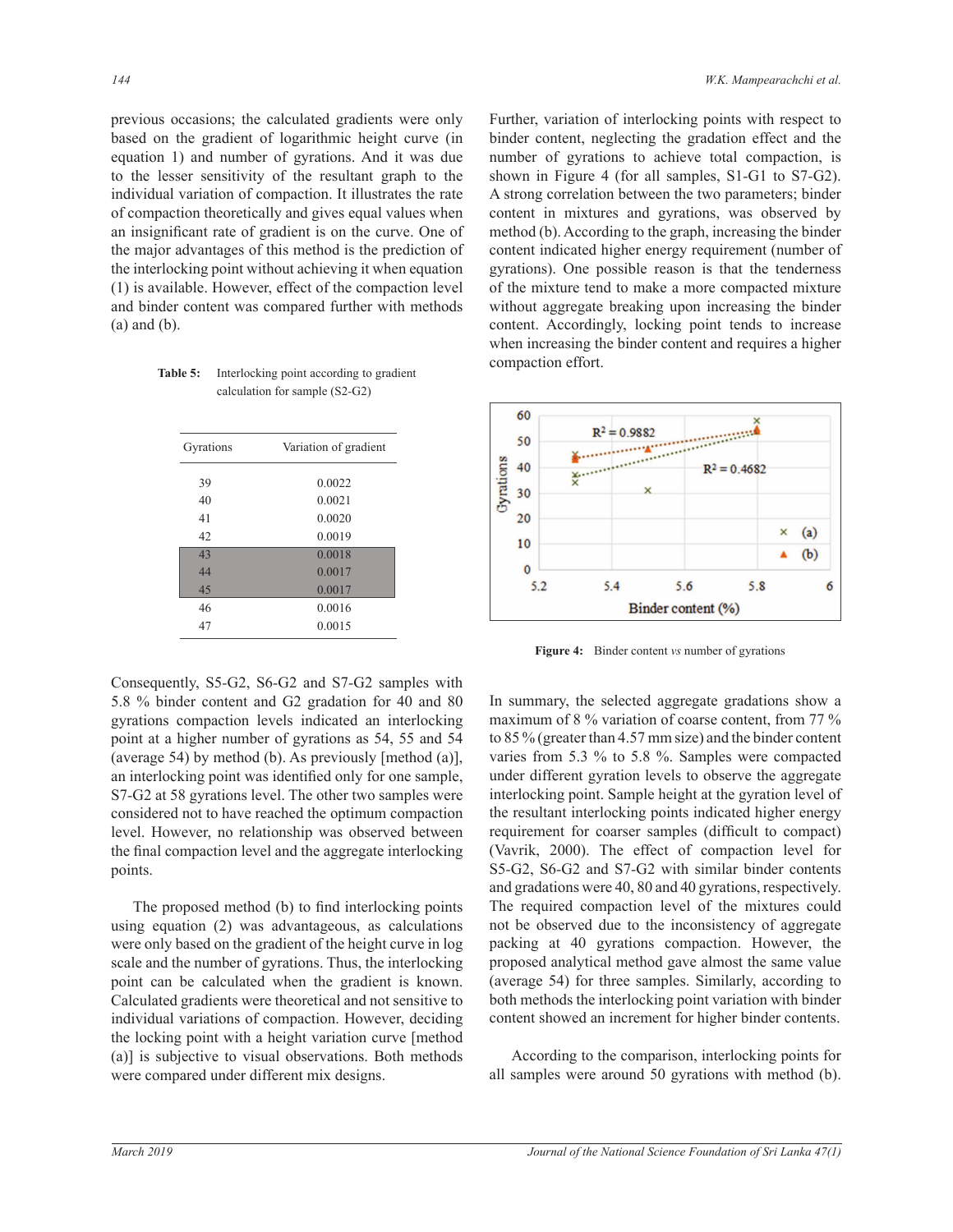Additionally, percentage  $G_{mn}$  achieved at the interlocking point was more than 85  $\%$  for all except 40 gyration samples. This compaction level has been recommended by most of the specifications and researchers as the suitable compaction for OGFC mix designs using SGC to simulate field compaction (Kandhal & Mallick, 1999; Watson et al., 2002; Alvarez et al., 2007; NCAT, 2000).

Except gradation and binder content, factors such as compaction method, compaction temperature, rheological properties of binder etc. (Sefidmazgi, 2011) are important and should be controlled to achieve optimum compaction, specially for OGFC to avoid effects on functionality of the pavement in long term service.

#### **CONCLUSION**

A method was developed analytically to identify the interlocking point by using gyrations *versus* sample height curve (direct measurement of the SGC). Although it was not much sensitive to individual compaction variations, theoretically, method (b) provided more reliable values. According to the results, binder content was highly sensitive to aggregate interlocking than gradation and compaction levels under the proposed method. However, all samples generally achieved optimum compaction around 50 gyrations. As the densification rate is insignificant after the locking and internal aggregate structure and air void content are important in the context of permeability of OGFC, it is essential to identify the optimum compaction requirement for field practicing.

#### **REFERENCES**

- Alvarez A.E., Martin A.E., Estakhri C.K., Button J.W., Kraus Z., Prapaitrakul N. & Glover C.J. (2007). Evaluation and *Recommended Improvements for Mix Design of Permeable Friction Courses, Report No. FHWA/TX-08/0-5262-3.* Texas Transportation Institute, Texas, USA.
- Birgisson B., Roque R., Varadhan A., Tai T. & Jaiswal L. (2006). *Evaluation of Thick Open Graded and Bounded Friction*  Courses for Florida. Florida Department of Transportation, Florida, USA.
- Chandra S. & Kumar R. (2016). A comparative study on PFC mixes, Proceedings of the 12<sup>th</sup> International Conference *on Transportation Planning and Implementation Methodologies for Developing Countries*, 19-21 December, Mumbai, India.
- Choubane B., Page G.C. & Musselman J.A. (1997). *Investigation of Water Permeability of Coarse Graded Superpave Pavements*. Research Report FL/DOT/SMO/97*-*

416. State Materials Office, Florida, USA.

- Cindy K.E., Alvarez A.E. & Martin A.E. (2007). Guidelines on *Construction and Maintenance of Porous Friction Courses in Texas*. Texas Transportation Institute, Texas, USA.
- Gunaratne M. & Pernia Y.M.D. (2015). Automated *Determination of the Optimum Binder Content of Open-Graded Friction Course Mixtures using Digital Image*  Processing. Florida Department of Transportation, Florida, USA.
- Gyratory Compactor (operating manual), Available at: http:// *www.epc.com.hk/uploadfiles/Gyratory%20Compactor.pdf.* Accessed 10 April 2017.
- Kandhal P.S. & Mallick R.B. (1999). *Design of New-Generation Open-Graded Friction Course,* NCAT Report 99-03. National Center for Asphalt Technology, Alabama, USA.
- Liu K.W., Alvarez A.E., Martin A.E., Dossey T., Smit A. & Cindy K.E. (2010). *Synthesis of Current Research on Permeable Friction Courses: Performance, Design, Construction, and Maintenance, Report No. FHWA/TX-*10/0–5836–1. Texas Department of Transportation, Texas, **USA**
- Liu M., Haung X. & Xue G.  $(2016)$ . Effect of double layer porous asphalt pavement of urban streets on noise reduction. *International Journal of Sustainable Built Environment* **5** (1): 183*–*196.

DOI: https://doi.org/10.1016/j.ijsbe.2016.02.001

- Mahboub K.C. (2004). An introduction to superpave. In: Pavement Analysis and Design (ed. Y.H. Haung), 2<sup>nd</sup> edition, pp. 682–693. Pearson Education, London, UK.
- National Center for Asphalt Technology (NCAT) (2000). *Design, Construction and Performance of New Generation*  **Open-Graded Friction Course Mixes, Research synopsis-**NCAT report 00*-*01. National Center for Asphalt Technology, Auburn University, USA.
- Putman B.J. (2012). *Evaluation of Open-Graded Friction Courses: Construction, Maintenance, and Performance.*  Report No. FHWA-SC-12-04, Clemson University, USA.
- Sefidmazgi N.R. (2011). Defining effective aggregate skeleton in asphalt mixture using digital imaging. *MSc thesis* University of Wisconsin, Madison, USA.
- Smit A.D.F. & Prozzi J.A. (2013). Quantification of the reduction of wet weather accidents using porous friction courses (PFC), 13<sup>th</sup> COTA International Conference of *Transportation Professionals, University of Texas, USA.* DOI: https://doi.org/10.1016/j.sbspro.2013.08.308
- Techbrief (2010). *Superpave Gyratory Compactors*, FHWA-HIF-11-032. Federal Highway Administration, Department of Transportation, USA.
- Techbrief (2015). Porous Asphalt Pavements with Stone *Reservoirs,* FHWA-HIF-15-009. Office of Asset Management, Pavements, and Construction, USA.
- Vavrik W.R. (2000). Asphalt Mixture Design Concepts to *Develop Aggregate Interlocking*, *PhD thesis*, Graduate College of the University of Illinois, Illinois, USA.
- Washington Department of Transportation (WDOT) (2016).